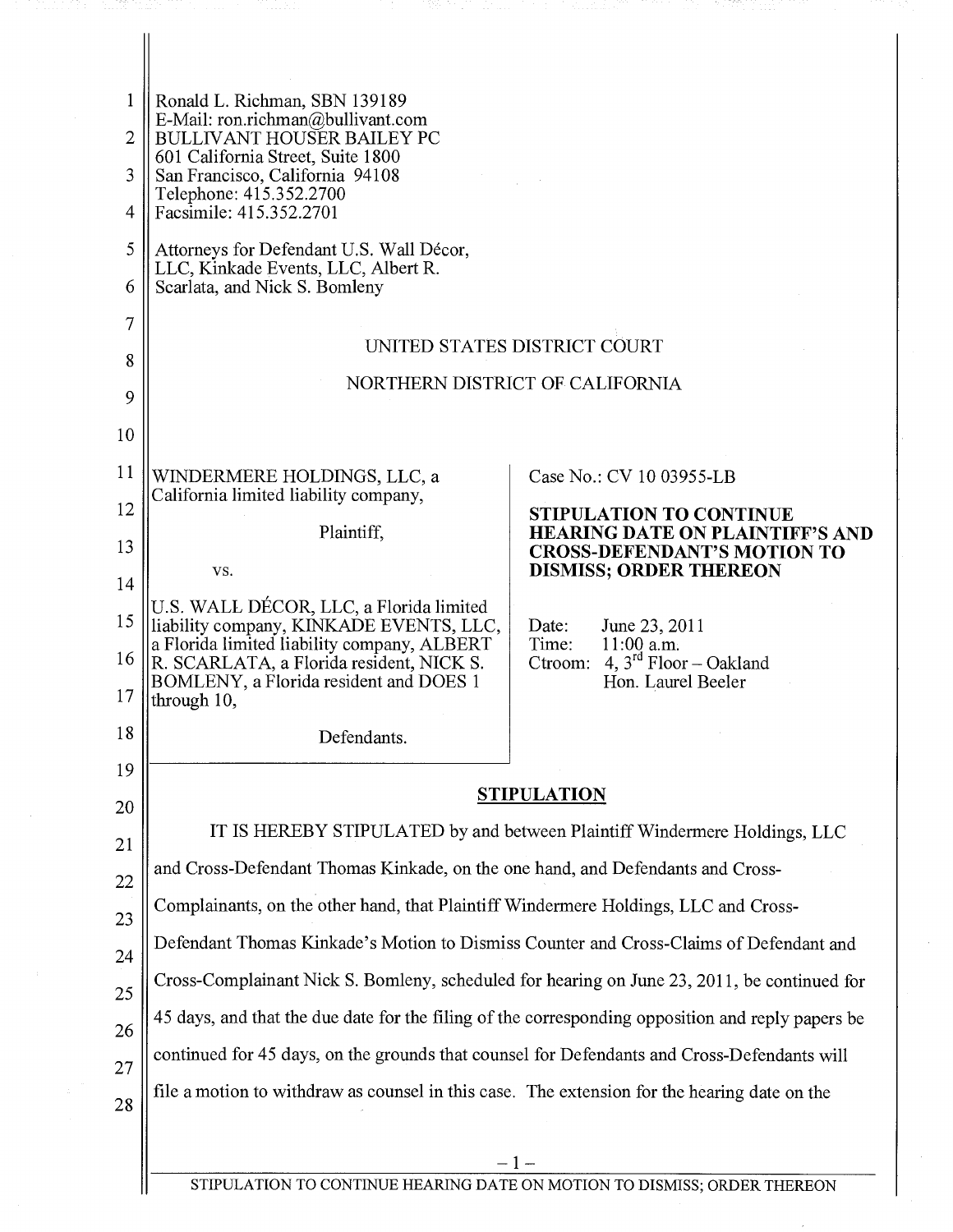| $\mathbf{1}$   | pending motion, as well as the corresponding opposition and reply papers, will allow sufficient |                                                                                                                                                    |
|----------------|-------------------------------------------------------------------------------------------------|----------------------------------------------------------------------------------------------------------------------------------------------------|
| $\overline{2}$ | time for the filing and hearing of Bullivant Houser Bailey PC's Motion to Withdraw, which will  |                                                                                                                                                    |
| 3              | be filed with this Court on or before Thursday, June 2, 2011 and further, time to allow         |                                                                                                                                                    |
| $\overline{4}$ | Defendants and Cross-Complainants to seek new counsel.                                          |                                                                                                                                                    |
| 5              | DATED: May 25, 2011                                                                             |                                                                                                                                                    |
| 6              |                                                                                                 | <b>BULLIVANT HOUSER BAILEY PC</b>                                                                                                                  |
| 7              |                                                                                                 |                                                                                                                                                    |
| 8              | $By \simeq$                                                                                     | Ronald L. Richman                                                                                                                                  |
| 9              |                                                                                                 |                                                                                                                                                    |
| 10<br>11       |                                                                                                 | Attorneys for Defendants and Cross-Complainants<br>U.S. WALL DÉCOR, LLC, KINCADE EVENTS,<br>LLC, ALBERT R. SCARLATA, and NICK R.<br><b>BOMLENY</b> |
| 12             |                                                                                                 |                                                                                                                                                    |
| 13             | DATED: May 25, 2011                                                                             |                                                                                                                                                    |
| 14             |                                                                                                 | <b>FOLEY &amp; LARDNER</b>                                                                                                                         |
| 15             |                                                                                                 |                                                                                                                                                    |
| 16             | By                                                                                              | /S/<br>Dana N. Levitt                                                                                                                              |
| 17             |                                                                                                 | Attorneys for Plaintiff WINDERMERE                                                                                                                 |
| 18             |                                                                                                 | HOLDINGS, LLC and Cross-Defendant THOMAS<br><b>KINKADE</b>                                                                                         |
| 19             |                                                                                                 |                                                                                                                                                    |
| $20\,$         |                                                                                                 |                                                                                                                                                    |
| 21             | ///                                                                                             |                                                                                                                                                    |
| 22             | ///                                                                                             |                                                                                                                                                    |
| 23             | 111                                                                                             |                                                                                                                                                    |
| 24             | 111                                                                                             |                                                                                                                                                    |
| 25             | ///                                                                                             |                                                                                                                                                    |
| 26             | 111                                                                                             |                                                                                                                                                    |
| 27             | 111                                                                                             |                                                                                                                                                    |
| 28             |                                                                                                 |                                                                                                                                                    |
|                | – 2 –                                                                                           |                                                                                                                                                    |
|                | STIPULATION TO CONTINUE HEARING DATE ON MOTION TO DISMISS; ORDER THEREON                        |                                                                                                                                                    |

-1201